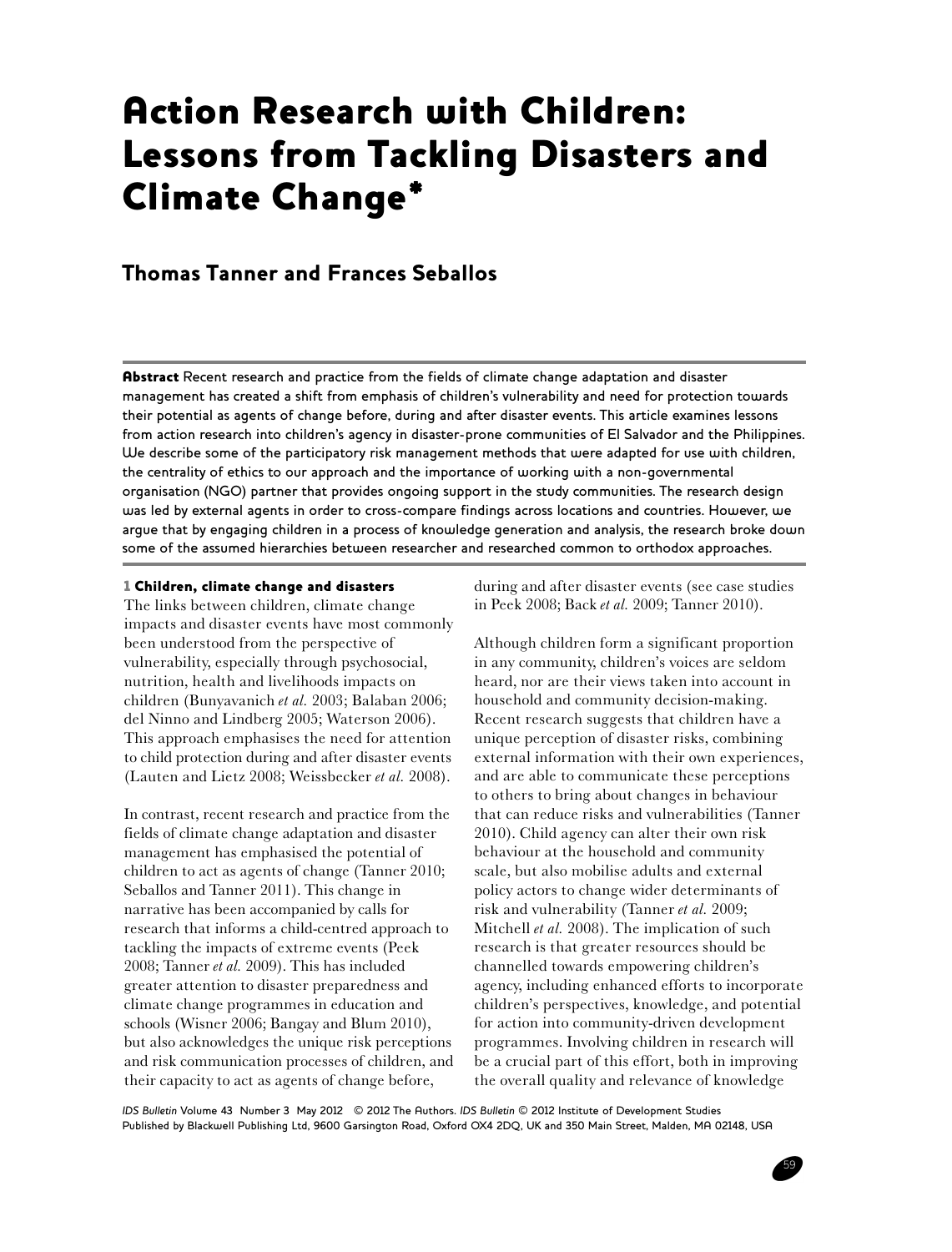that informs policies and programmes, and empowering children to take actions that relate to their future lives.

In spite of this, children are often overlooked by research and practice at community level. We argue elsewhere that field-based research on community-based adaptation to climate change needs to engage with different sections of communities, including children (Tanner *et al.* 2009; Seballos and Tanner 2011). This article investigates the extent to which this gap may be filled through the development and promotion of appropriate action research approaches and tools. We present lessons from recent childfocused action research on disaster management in El Salvador and the Philippines, drawing out lessons for Participatory Action Research (PAR) approaches, and propose a normative framework for PAR in taking a child-centred approach to community-based climate change adaptation and disaster risk management.

# 2 Why is PAR an appropriate approach for children and disasters issues?

Our approach to PAR as discussed here is led broadly by the description of PAR as involving 'Researchers and participants working together to examine a problematic situation or action to change it for the better' (Kindon *et al.* 2007) and the contention that in undertaking research 'The point is to change the world, not only study it' (Maguire 2001). This implies combining aspects of participatory approaches that acknowledge the intellectual knowledge of the subjects of social research with the action research approach pioneered by Kurt Lewin centred on a belief that by examining their own realities, people organise themselves to improve their conditions (Chambers 2000; McIntyre 2008; McTaggart 1997). This is reinforced by a normative belief that by supporting communities to reflect on and examine their own practice through PAR 'Those who are currently poor and oppressed will progressively transform their environment by their own praxis. In this process others may play a catalytic or supportive role, but will not dominate' (Rahman1993: 68). The action research process therefore involves cooperative enquiry to examine existing practice, reflect on and improve strategies, skills or techniques in order to improve.

PAR engagement with children has been spearheaded in particular by work in the health sector and its origins in education and learning (Minkler and Wallerstein 2003; Carr and Kemmis 1986). It has also been increasingly employed in a developing country context. PAR has been regarded as particularly appropriate as it is able to address key aspects of children and development, including taking responsibility, balancing participation with mediation and contesting spaces for children's agency (Nieuwenhuys 1997). It also enables researchers to engage with multiple aspects of child participation, from analysis and interpretation to communication and mobilisation (Tanner 2010).

Although the most valuable understanding of the risks facing the lives of children in developing countries may lie with children themselves, there is a risk that exposing children to concepts and discussion around life-threatening issues through extractive research can create feelings of helplessness, denial and disempowerment. The existence of potentially negative impacts of undertaking PAR indicates the complex politics that underlie it and has provided a critique of the assumedly progressive nature of the approach (Harvey, Burns and Oswald, this *IDS Bulletin*; Ince 2008). However, our experience suggests that thoughtfully designed participatory action research can enable a two-way relationship between researchers and children that can minimise negative effects and contribute to building the capacity and agency of child participants.

Well-designed PAR with children is an inclusive process that allows children to be active coresearchers instead of passive research subjects. The research process becomes part of a learning cycle for both children and external researchers. Crucially, PAR enables children to undertake their own analysis of the local situation. In this way, rather than seeing climate change and disaster risks as something external, they can relate them to tangible issues that affect their own lives and communities. Rather than being driven by assessments from the physical sciences, the results often entail children relating hazards and factors driving vulnerability to their own experiences such as localised landslides, polluted watercourses, or dangerous roads (Tanner *et al.* 2009). Participatory research methods can facilitate such child-led situational analyses, increasing participants' awareness and understanding – identifying hazards and

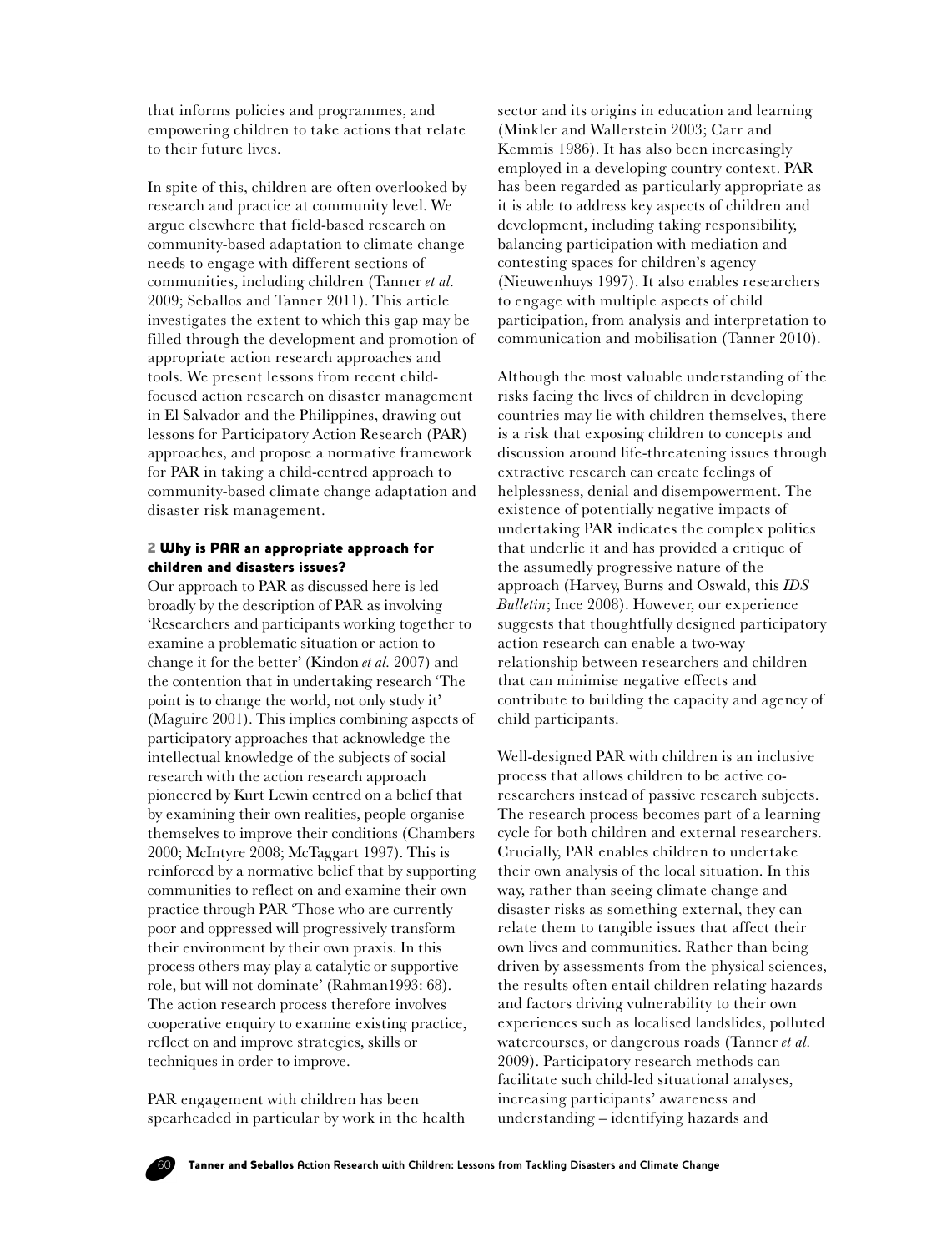developing solutions that meet children's own needs.

As researchers, our aim was to better understand the processes through which knowledge of risk is accumulated, translated and risk concepts are then developed and articulated to others. Generating such understanding was aimed at improving the understanding of our partner nongovernmental organisations (NGOs) in their efforts to support children as risk communicators and actors, and to generate an empirical evidence-base for wider policy and programming influence. As researchers, therefore, we were already to some extent 'in sympathy' with the child-centred approach of our NGO partners and the child actors themselves. This reflects the normative agenda of PAR as an effort to improve development practice as well as the ethical basis for research (Wheeler; and Harvey, Burns and Oswald, this *IDS Bulletin*).

Our approach to PAR is centred on developing research processes that make room for reflection of existing knowledge and practice in order to help children consolidate knowledge and understanding within their groups, build confidence in their ability to act, reinforce selfbelief, and strengthen their capacity for further action on climate change adaptation and disaster risk management. In addition, recognising a child's right to participate, through engaging them in research, is regarded as crucial in empowering them as individuals and members of civil society. This helps develop their agency and confidence to exercise their citizenship rights and to influence the actions and decisions that affect their lives.

# 3 Lessons from disaster management and climate change adaptation

#### *3.1 The research case studies*

The participatory action research presented here sought to understand how children in developing countries can take action within their communities to prevent disasters and adapt to climate change. With support from the UK Economic and Social Research Council (ESRC) and Plan UK, we worked with child-led development projects being implemented by the NGO Plan International through its country offices in El Salvador and the Philippines. These two countries are among the most disaster-prone in the world, with hazard burdens in many areas

compounded by a high incidence of poverty and dependence on climate-sensitive natural resources. Plan's disaster risk reduction (DRR) programme was created as a result of both experiences of disaster impacts on children and communities, and the belief in the potential for child-led initiatives demonstrated by children's groups in these areas. The central actors in the research process were children and children's groups from 20 case study communities in El Salvador and the Philippines, although the research process also worked with adults in communities and in related institutions.

# *3.2 Partner engagement, research ethics and methodological approach*

It is commonly acknowledged that research with children requires careful and sensitive methodological design (Morrow and Richards 1996). The research linked with ongoing development projects to investigate how children perceive risks, how they communicate these risks to others and how they turn knowledge into action. Children's groups were actively engaged with the research process, including reflecting on design, methods, results, and analysis. The research aimed to both foster and study the dynamics of children's participation in community development activities for risk reduction.

In linking with ongoing Plan projects, the research process was able to provide an avenue for reflection and learning in both the communities and in the national and international offices of Plan. This was achieved by regular debriefing and reflection sessions in the field, at field offices and national headquarters, and by requesting short written reflections from Plan staff. In engaging with an NGO, the action research interrelated its research process with development practice, promoting reflection and learning while providing the forum to challenge the prevailing project delivery modalities and tools. By doing so, the project was able to simultaneously learn from and inform the policy and practice of Plan International and its country programmes, both in framing its overall response to climate change and disasters around child agency and in improving community-based, child-led disaster risk reduction responses.

As we were working with children as our target community research ethics were a central

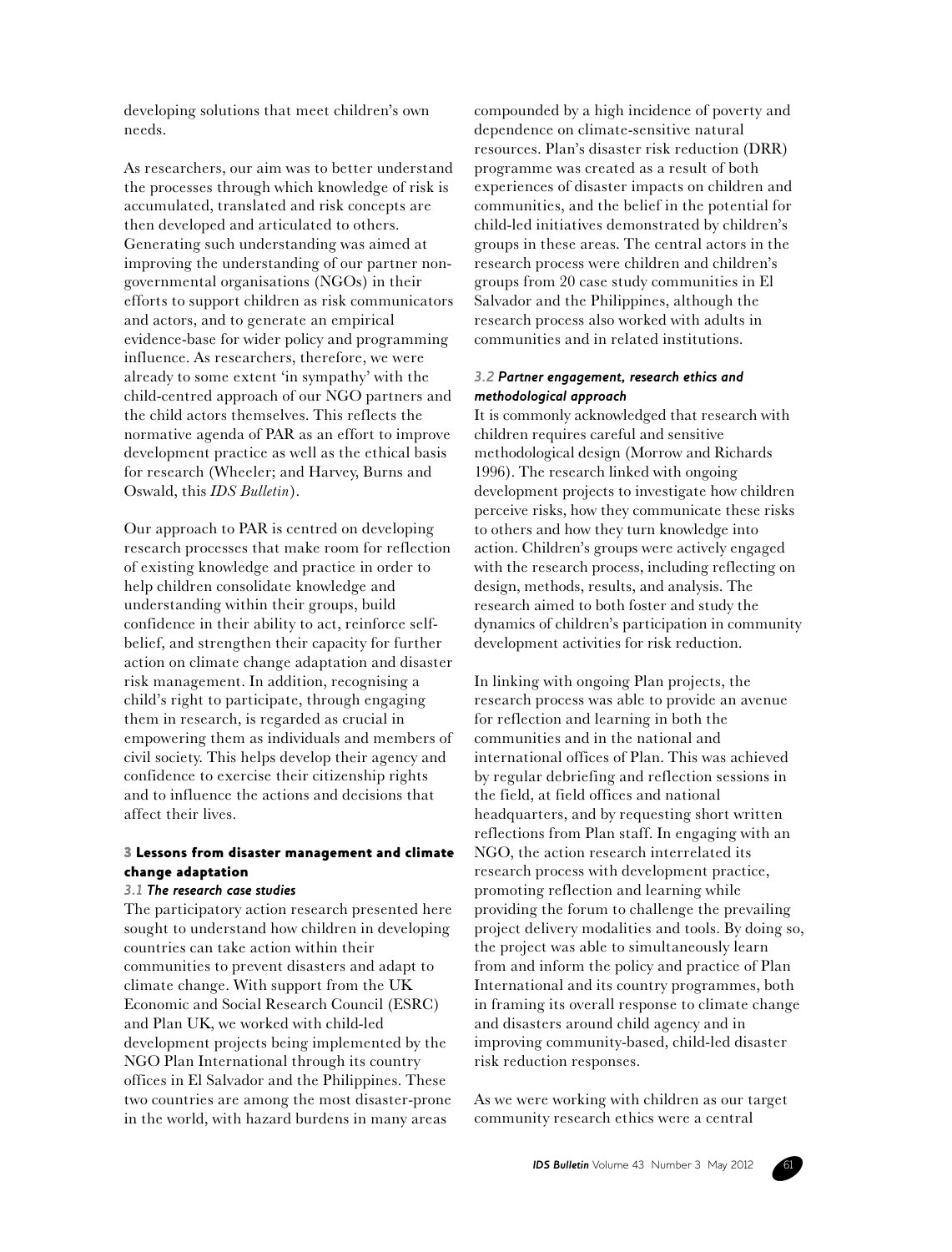consideration, particularly regarding processes for informed consent and child protection (Morrow and Richards 1996; Mahon *et al.* 1996). All researchers undertook Criminal Records Bureau checks or national equivalents and signed the Plan International Child Protection Policy. Specific research precautions included:

- Working at all times with Plan field staff, requesting consent from community leaders, teachers, parents and children themselves in advance of the presence of researchers and planned workshops or interviews.
- $\bullet$  Informed consent procedures with all research participants through upfront statements of the purpose, methods and possible uses of research outputs, both to parents as part of permissions, and to children. This also clarified the independence and impartiality of researchers, confidentiality and anonymity of information, and participants' right to opt out of any activities.
- Sensitivity of research methods to ensure inclusion of different age groups and genders.
- $\bullet$  At no time were researchers alone with a child or a group of children; a parent, Plan staff member or another researcher was always present.
- $\bullet$  Providing feedback reports to communities.

The emphasis on ethics in research with children is unsurprising given the need to manage child protection issues and power imbalances. However, ethics can dominate methodological considerations and as a result:

Many other research issues are often disregarded and not given further attention since they are considered to be the same as those with adults. These include developing rapport; not imposing the researcher's own views and interpretations; validity and reliability; bearing in mind the research context; and clarity of questions (Punch 2002: 323).

Samantha Punch (2002) has noted that approaches to research with children have been seen from two extremes of either treating children as the same as adults or radically different to adults. Our research approach bridged these extremes, perceiving children as similar to adults but possessing different competencies (James *et al.* 1998). As such, methods were based on children's skills and our overall aim in working with children was to create a relaxed, fun atmosphere to allow the youth groups to take control of the research process, direction, and design. We attempted not to impose strong adult influences and to ensure that there was a strong motivation for engagement for all participants. This was reflected upon by a staff member of Plan Philippines:

*Cultural sensitivity and adaptation [of methods] has been observed in the process with the emphasis on the open consultation with both the adult and the children… Children's perception on risks or hazards are really coming from their own experiences rather than a spoon-feed process where children are led to understand something that are new in their mindsets.*

Working alongside Plan staff members, who have a long-term engagement in the case study communities, provided a safe space within which to build a greater rapport with the children and which ensured the longer-term sustainability of the action research process. Our engagement with community partners in the study communities helped to minimise the risk of psychological distress, particularly for child groups in their consideration of the impacts of climate change and disaster events. It also provided space for continued discussion and support for action after researchers have left. Embedding PAR into ongoing programmes enabled the local Community Development Facilitators to build on the learning and reflection with researchers and facilitate action on climate and disasters that was informed by the research sessions, as well as the more formal analysis.

During separate small-scale workshops with both adults and children, participants were engaged in a variety of oral, written and visual methods to express their perceptions, experiences and ideas concerning aspects of risk (hazards, vulnerabilities and capacities), risk management activities, and risk communication. Activities and results were split by gender and age where possible and frequent 'ice-breaker' games were facilitated in between activities. Rather than being explicitly part of a process of engaging children in reflection and analysis, these games were designed primarily to keep the groups energetic, develop confidence, and to introduce the tools and methods. Despite this, some games were also used as part of the research methodology. In El Salvador, the icebreaker of

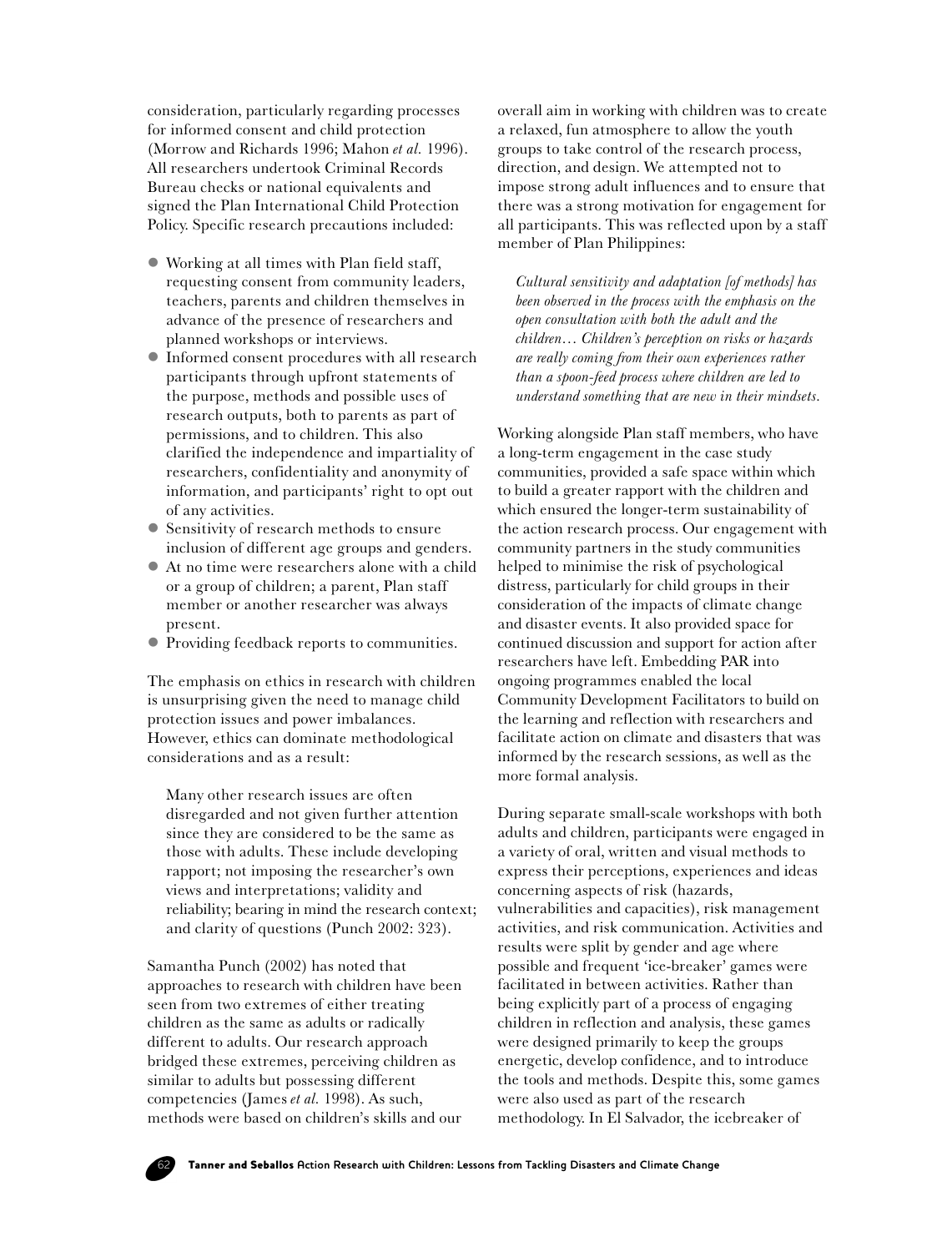| Methods<br>*discussed in this article | Child appropriate<br>(from 9 upwards) | Youth appropriate<br>(from 13 plus) | Adult    |
|---------------------------------------|---------------------------------------|-------------------------------------|----------|
| The King/Queen says*                  | $\times$                              | $\times$                            |          |
| Timeline                              |                                       |                                     | $\times$ |
| Seasonal Calendar                     |                                       | X for school                        | $\times$ |
| Past/Present/Future (drawings)        | $\times$                              | $\times$                            |          |
| Benefits Race*                        |                                       | $\times$                            |          |
| Act-a-Scene                           | $\times$                              | $\times$                            |          |
| We/Me map*                            | $\times$                              | $\times$                            |          |
| Stakeholder Mapping (modified)        |                                       | X                                   | $\times$ |
| Hazard Maps                           |                                       | $\times$                            | $\times$ |
| <b>Hazard Transect</b>                | $\times$                              | $\times$                            |          |
| Hazard Ranking and DRR Capacity       |                                       | $\times$                            | $\times$ |
| Hazard Grid (impact/frequency)        |                                       | $\times$                            | $\times$ |
| Community Visions (drawing)*          |                                       |                                     |          |
| Message Flows                         | $\times$                              | X                                   |          |
| Show me Why (motivational drawings)   | $\times$                              | X                                   |          |
| Participatory Video and Advocacy      |                                       | $\times$                            | $\times$ |
| Risk Management Pyramids*             |                                       | X                                   | X        |

#### **Table 1 Methods employed for child-centred PAR on disaster and climate change**

'The King/Queen Says' involved one participant acting as monarch and asking the room to divide as quickly as possible into different groupings of their choosing. By ensuring the inclusion of particular categories during their own turns as monarch, researchers were able to tally for example the gender, age and geographical locations of participants through an informal exercise. Although good practice for any type of PAR, making the process fun, engaging and rewarding was critical for retaining child participants who were there of their own free will. This was even more pertinent as the research activities were timed to take place on the weekend so as not to interfere with school work.

Learning from the practice commonly employed in focus group methodologies (Krueger 1988), three or more sessions with each group were planned in order to build trust with the researchers and gain confidence in the process. Researchers made at least two multi-day field visits per community which allowed them to reflect back to children what they had both heard – for validation by the children – and what they

had learnt from the children. It also created the opportunity for the children to review critically their own knowledge and co-create findings. Initial analysis was co-created to inform the generation of easy-to-understand visual summaries such as matrices, flow charts, and diagrams. These were used to summarise findings and indicate relationships and interactions, which then provided stimulus to deeper group discussion by child groups (see below). This process of acting, learning, reflecting, consolidating knowledge, learning, acting again and so on, closely represents an iterative approach that is informed by not only the idea of reflective learning, but also that of praxis, in which action is framed by a belief in enhancing human wellbeing and respect for others.

#### *3.3 Experiences with tools for PAR with children*

Our research methods were based on established activities for vulnerability and capacity assessment, centred on participatory activities designed explicitly to facilitate community participation (O'Kane 2000; Veale 2005). These included tools such as:

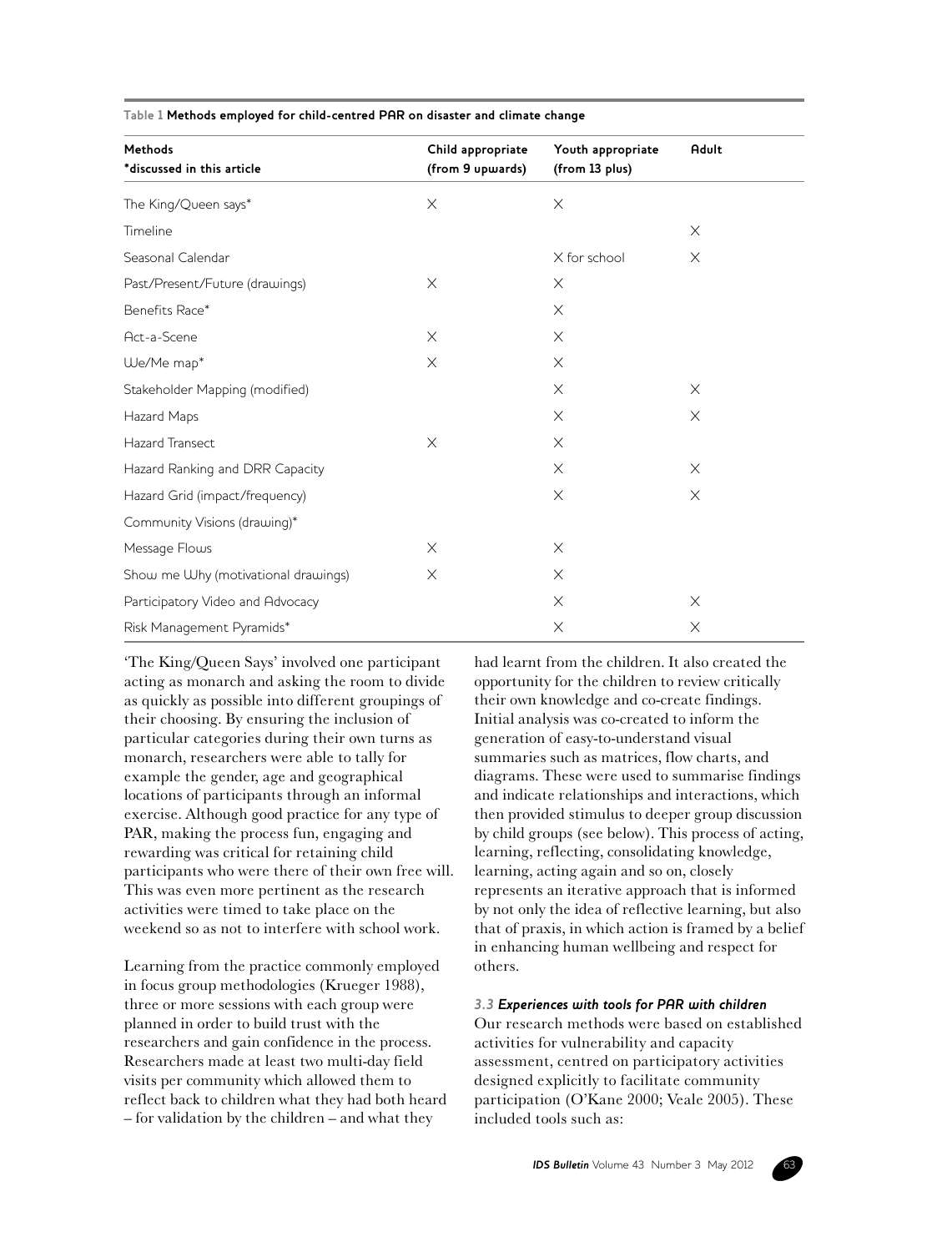- Hazard identification
- $\bullet$  Ranking grids
- $\bullet$  Mapping vulnerabilities and capacities in the community
- $\bullet$  Stakeholder analysis and mapping
- **Group timelines**
- Seasonal calendars
- $\bullet$  Guided walks.

However, initial field testing found that they often had to be adapted to make them more childfriendly (Molina *et al.* 2009). For example, in the Camotes Islands of the Philippines, children had difficulties in understanding the linked concepts of 'stakeholder', 'power' and 'involvement' when asked to do a mapping exercise based on creating a Venn diagram of the relationships. This led to researchers introducing a 'We/Me map' to identify first the different kinds of people that children interacted with in different spaces such as the home/neighbourhood, the school, the community and beyond (i.e. stakeholders) and developing a revised step-by-step approach to mapping the levels of power and involvement with each of the stakeholders (see Molina *et al.* 2009). Whilst the data was of high value for the researchers, it provided a resource with which to develop further action later in the process when reviewing the target audiences for risk communication. Table 1 presents some of the methods employed during our action research process.

As noted earlier, keeping children energised and engaged was critical for the process; in the Philippines an activity labelled 'Benefits Races' split small groups of older children into equal teams, challenging them to rapidly identify the positive impacts of their top two risk-reducing activities (previously identified through a sharing of practice) through a race. Using a pen as a baton the team members each ran to the board and added a positive impact of the activity before returning to the team and passing the baton to the next member. Whilst feedback suggested this was among the favourites of the activities – because it was exciting and lively – care was taken to ensure that the spirit of the activity remained fun and it was not used with younger children to avoid generating undue stress for participants. Although fun, it also acted to consolidate existing knowledge within the group, reinforcing their own sense of self-worth and achievement through the contributions they make to their communities when undertaking

such activities. The 'data' from these sessions was later fed into other activities and eventually re-presented to the children to explore a more structured process for articulating and communicating risk during the second visit.

Using the 'benefits' identified in the race as a stimulus, children were asked to draw their vision of their community's future and their own lives after they have successfully delivered the DRR activities that they were already involved in. The envisioning activity aimed to highlight messages that children either did already convey, or felt were important to convey, in order to enable adaptation and risk reduction actions. The drawing engaged all ages of children and helped to stimulate creative thinking about what they are trying to achieve; as well as then allowing them to reflect on why they think such achievements are important/desirable and what else they could be doing to help them deliver their future community.

As a risk communication research programme, the drawing particularly supported the older participants to identify the specific messages they wanted to convey and to whom they should be targeted. In many cases the target audiences identified included existing stakeholders that they were already interacting with (from the We/Me map) but often embraced a much larger range of actors both within the community and at the national level who they felt could – or should – provide them with support to achieve their visions (including the President!). Whilst the process provided a dense set of qualitative data for researchers on both messaging, audiences and communication modes and media, it also provided a basis from which children could begin to expand their dialogue with different groups within their communities and to begin being proactive in reaching actors beyond those whom they usually dealt with. The participatory process revealed to them a wider domain within which they felt empowered to act.

#### *3.4 The two-trip approach: knowledge validation*

Ensuring that each community was visited at least twice was a critical and influential part of the process, both for the researchers and for the participants. To validate the risk communication elements of the research, the researchers were able to draw together the information from a series of activities conducted in phase one and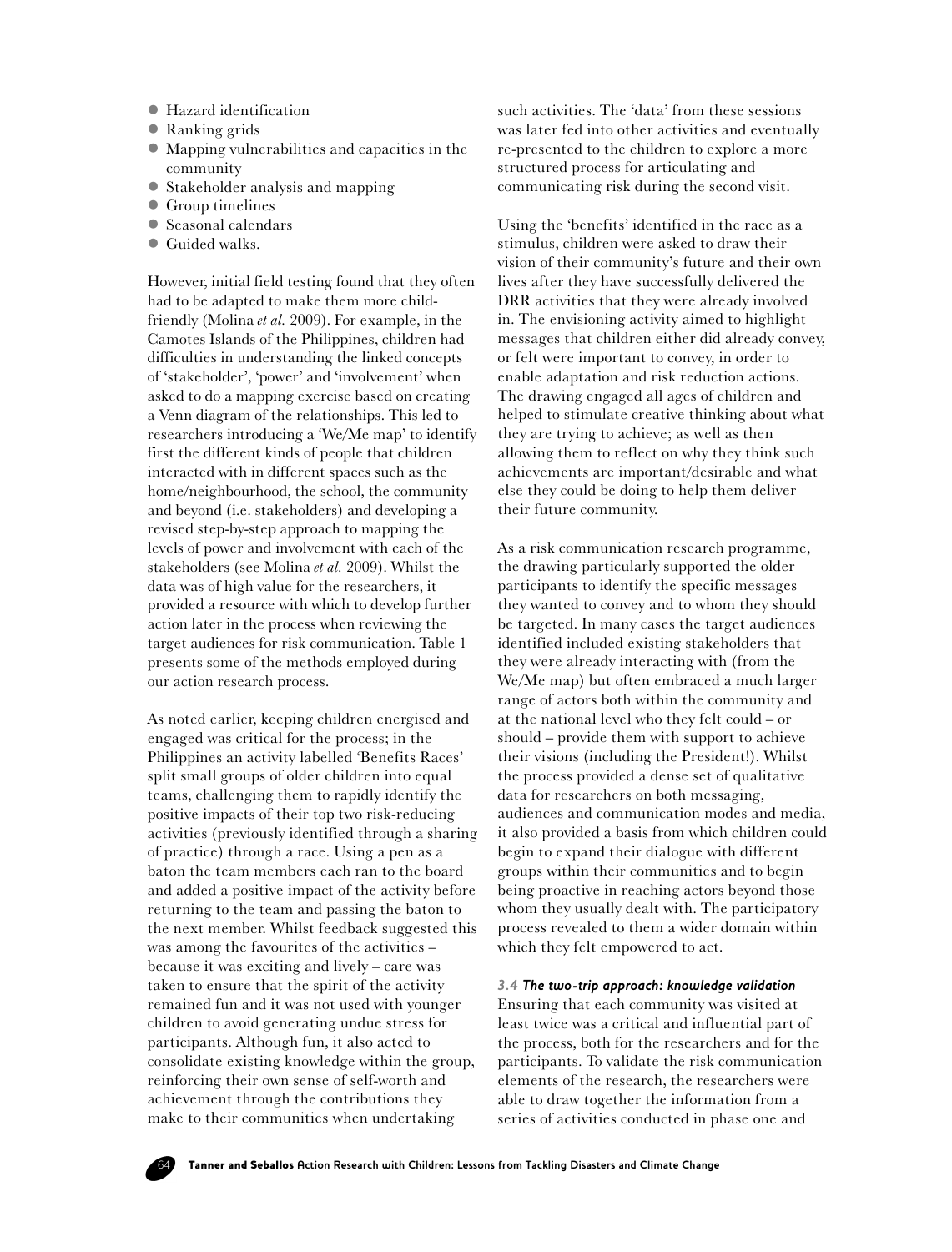#### **Figure 1 Tree planting in Barobo, Eastern Samar**



present it back to the children for validation. For example, producing 'pyramids' focusing on the children's key risk management activity (see Figure 1 for Tree Planting example) and linking it with the messages from the Benefits Race/ Community Visioning and the hazards identified in the Hazard Ranking and Hazard Grids.<sup>1</sup>

Re-presenting the data in this way not only allowed the children to validate and add to or amend the content – thereby avoiding the bias of external reproduction – but it also created new spaces to discuss the linkages between their knowledge on the benefits of their risk-reducing activities, with the hazards that they were trying to reduce, and support them to move forward and explore more clearly how to align different and specific messages to particular actors.

… children in Catig, Lilo-an, Southern Leyte recognised that their coastal clean-up activities were aimed at increasing the fish population and improving livelihood sustainability (message for fisherfolk associations and to obtain local government support) but required everyone in the community to participate in proper waste management and segregation activities (message for family and the village council) (Molina *et al.* 2009).

As well as providing further support for children to identify ways to realise their role as change agents, another outcome of the two-trip

approach was the preliminary analysis of data from first phase visits to draw out factors that appeared to enable or limit the children's capacity to act. During the follow-up visits children were invited to arrange the set of factors from the most significant to the least. However, they were given the freedom to remove factors which were not relevant to their context and add those which were not included. This allowed children to see which issues they may need to address as well as what resources they need to strengthen their ability to undertake development-oriented initiatives, including disaster risk reduction. In many of the Filipino groups, for example, they planned to address some of the issues that limit their participation such as lack of finance, lack of confidence, and a lack of adult understanding of their goals. In El Salvador, this reanalysis was integrated with presentation by children's groups of results and activities to other members of the community.

The second phase of research also included reflective spaces for children to analyse the differences between results of hazard ranking and identification exercises carried out in groups separated by age (adult, youth and children) and gender (men and women, boys and girls). By preparing colour-key matrices that showed the results of the hazard identification and ranking processes according to such separation, the difference in the hazard perceptions between children and adults, men and women, boys and girls could be seen. Children were invited to

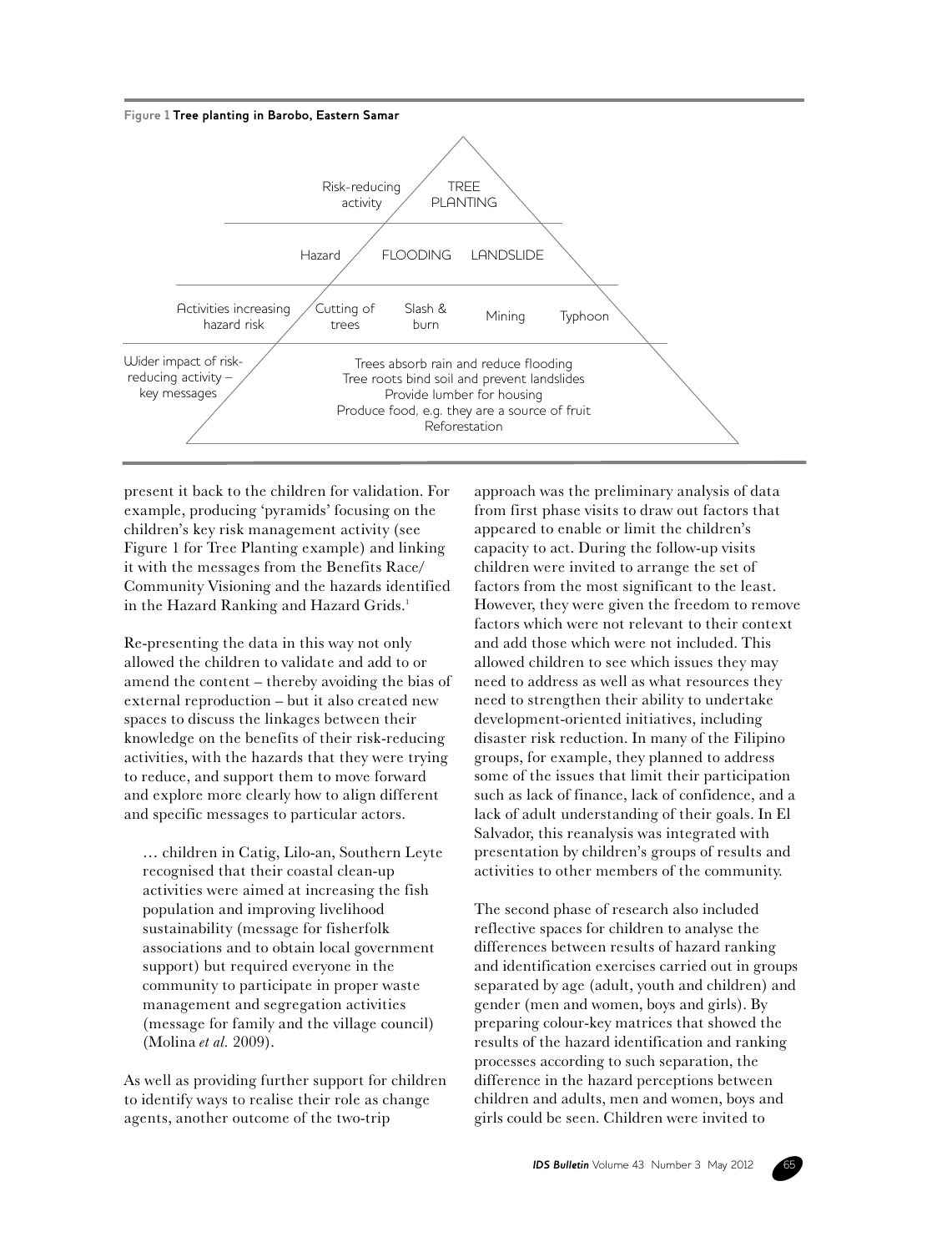consider the reasons for differences and to review the implications of such differences for communications. This was geared to shaping specific messages for different adult audiences in relation to their suggested strategies for risk management. The use of such tools helps to foster a two-way learning for the researchers and young people in the field of DRR and adaptation. The participatory and interactive nature allows each participant to share his or her thoughts, and at the same time gain awareness from others' experiences and insights. It also provides space to explore further opportunities to continuously strengthen and sustain efforts to improve safety, sustainability, and community resilience.

Whilst the information and analyses are seen as directly relevant and useful for supporting the children to move forward, feeding this information back to the NGO partner also stimulated reviews of their disasters and risk management activities. For example, the research revealed a narrow set of perceived stakeholders at the community level with whom the children interacted, and the children seemed unaware of specific groups, such as fishing or farming cooperatives with whom they could build alliances. It also revealed a gap between the approach to learning through the much anticipated and enjoyable summer training camps and the weak impact of the learning on community activities. For Plan Philippines, the research was timely, as it came as DRR was shifting from a 'project' for the country-office to become a cross-cutting theme, thus they were keen to learn about the linkages with their existing programme areas, particularly in relation to gender. The production of the hazard matrices according to age and gender helped to identify clear links to other programme areas, in particular with health and WASH programmes. In El Salvador, the research process helped to refocus the disasters and risk management programming around the wider community and external agents rather than predominantly centring on children's groups.

## *3.5 Beyond empowerment – magnifying voice and impact*

The PAR methods and principles described in this article reflect the Kindon *et al.* (2007) description noted earlier; seeking to support and improve children's agency for action through engagement in the research process. However,

the normative belief that the poor will 'progressively transform their environment' (Rahman 1993: 68) is a particular challenge in the context of marginalised groups, including children, thus putting a greater emphasis on others 'play[ing] a catalytic or supportive role' in the wider environment. The PAR process in El Salvador and the Philippines revealed that children's ability to exercise their rights and agency is often constrained by culturally embedded social practice and behavioural norms that do not recognise children as actors or independent agencies in the community – or even the household. To create an enabling policy environment that supports and enables childcentred DRR or climate change adaptation requires different types of action and responses across scales. Working towards child-centred DRR also needs to focus on influencing policy at international, national and sub-national levels, as well as training and capacity-building with DRR actors to take children's needs and capacities into account (see Seballos and Tanner 2011). Change at the local level without intervention or shifts at the higher scales are more likely to be incremental and small-scale changes – those in positions of power and influence must be willing and able to engage and work with children in both policy development and programme implementation.

Strong empirical research has a role to play in providing an evidence base for advocacy in different spheres. Researchers involved in these cases have been able to share the learning from and with children in a range of international spaces – indirectly increasing the returns to the children. But to be truly transformative in supporting children to learn and benefit from the PAR process, they should also be partners in disseminating its results and presenting their knowledge – ultimately it is children's views that must be heard in the adult decision-making arena. Through the established partnership with Plan International – who offer expertise in facilitating children's participation in global spaces (see Walden *et al*. 2009), the researchers have been privileged to be part of a process to create safe spaces for dialogue between children and adults at the global level.

# 4 Limitations of PAR for children and disasters

Assessing the limitations of the PAR approach in this case is centred on the type of PAR that was

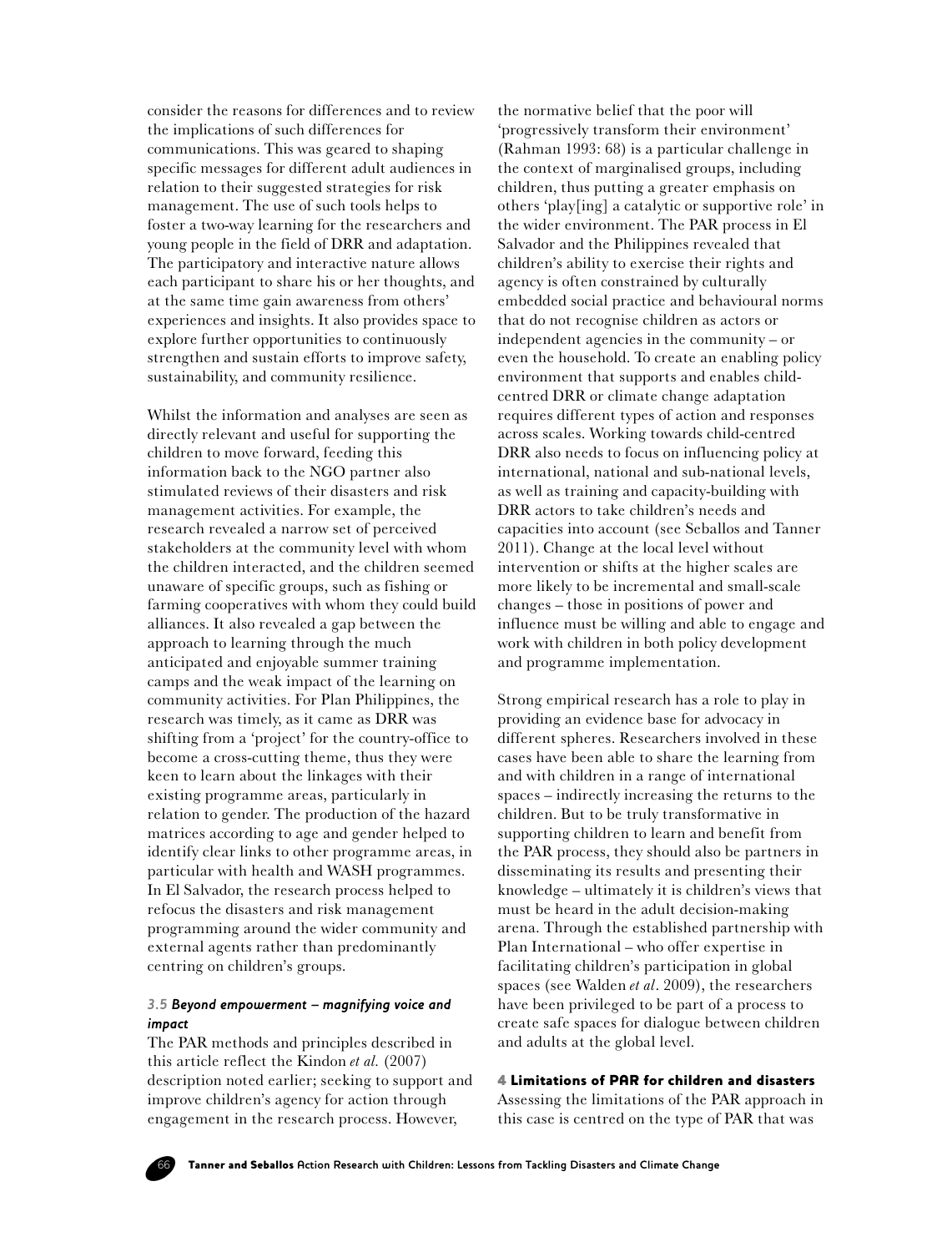followed. Carr and Kemmis (1986) distinguish three models of PAR that range from *technical* (led by the external researcher in order to test a preconceived theory or improve a product), *practical* (in which participants work with researchers to analyse and interpret results on an equal basis), through to *emancipatory* (in which relationships are equal and theories may be brought by both participants and researchers). This research stopped well short of being emancipatory, with the research framework and design at least initially developed by the external researchers. Whilst participatory methods were employed, and much of the results and analysis was retained by the groups for later use in developing risk management responses, others remained more extractive, with a focus on enabling researchers to cross-compare findings between case study locations and countries.

Nevertheless, in engaging children in a process of knowledge generation and analysis, the research attempted to break down some of the assumed hierarchies between researchers and researched that are common to orthodox approaches (Fals-Borda and Rahman 1991). At the same time, in working with participants to find practical solutions to challenge root causes of disaster vulnerability, the research was characterised by an adherence to the transformative rather than extractive tenets of action research (Hickey and Mohan 2005). These are underpinned by Paolo Freire's (1976) concept of problematisation, analysis of lived experience through which people are able to challenge oppressive phenomena which may be taken as given and which they may unknowingly reproduce.

One of the key methodological consequences of this was the need to manage the ethical dimensions of risks and conflicts that emerged by challenging existing power relations and vested interests in disaster risk management responses by children and community groups. This was revealed in a case where the key risk-reducing activity identified by the children was linked to a critical income source for one community in the Philippines. Small-scale mining was seen to be creating skin diseases and reduced fish populations (impacting food and income security) due to water pollution and increasing run-off and localised flooding due to loss of vegetation. Children were particularly affected by the skin diseases as they played, bathed and

washed laundry in the river. By focusing on the risk perceptions of the children, their risk management activities and their rights as actors in the community, the PAR process held the potential to challenge the power of the adults in the community, by privileging the knowledge of the children and contesting spaces that constrained their agency.

The research process revealed that the children's group had undertaken an awareness-raising campaign against the mining. This included a house-to-house collection of signatures for a petition to the local and provincial government, a process which had been stopped by elders in the community. Many of the community, including parents of those children involved and even some of the children themselves, were employed by the small-scale mining business, bringing home much needed income to support their families. The research project reopened the space to challenge this constraint to children's agency and the contentious issue it represented. Working through Plan's longer term programmes of engagement in the community, the issue was followed up through a spin-off project. This project employed participatory video techniques to create advocacy pieces that were screened at community and regional scales to stimulate debate about the pros and cons of this livelihood activity.2 These videos allowed children's voices to be heard in spaces beyond their own community, where many of the decisions driving mining activity are made.

Similarly, in El Salvador, the researchers and NGO partners had to remain aware of the potential that the risk reduction activities identified by the children's groups assessment part of the PAR process may themselves put the children at risk of harm (Mitchell *et al*. 2009). The children of the Petapa Emergency Committee identified the unregulated extraction of rocks and stones from the river as a major risk factor leading to increased erosion and vulnerability to flooding of houses near the river. Signs prohibiting extraction for personal use have since been erected with the agreement of the local leaders. Children recounted the story of the arrival of a lorry from outside the community to load stones from the river. Acting on the strength of their convictions a number of children went to the river to protest at this activity, sitting on top of the lorry until it agreed to leave. Although for personal use, this

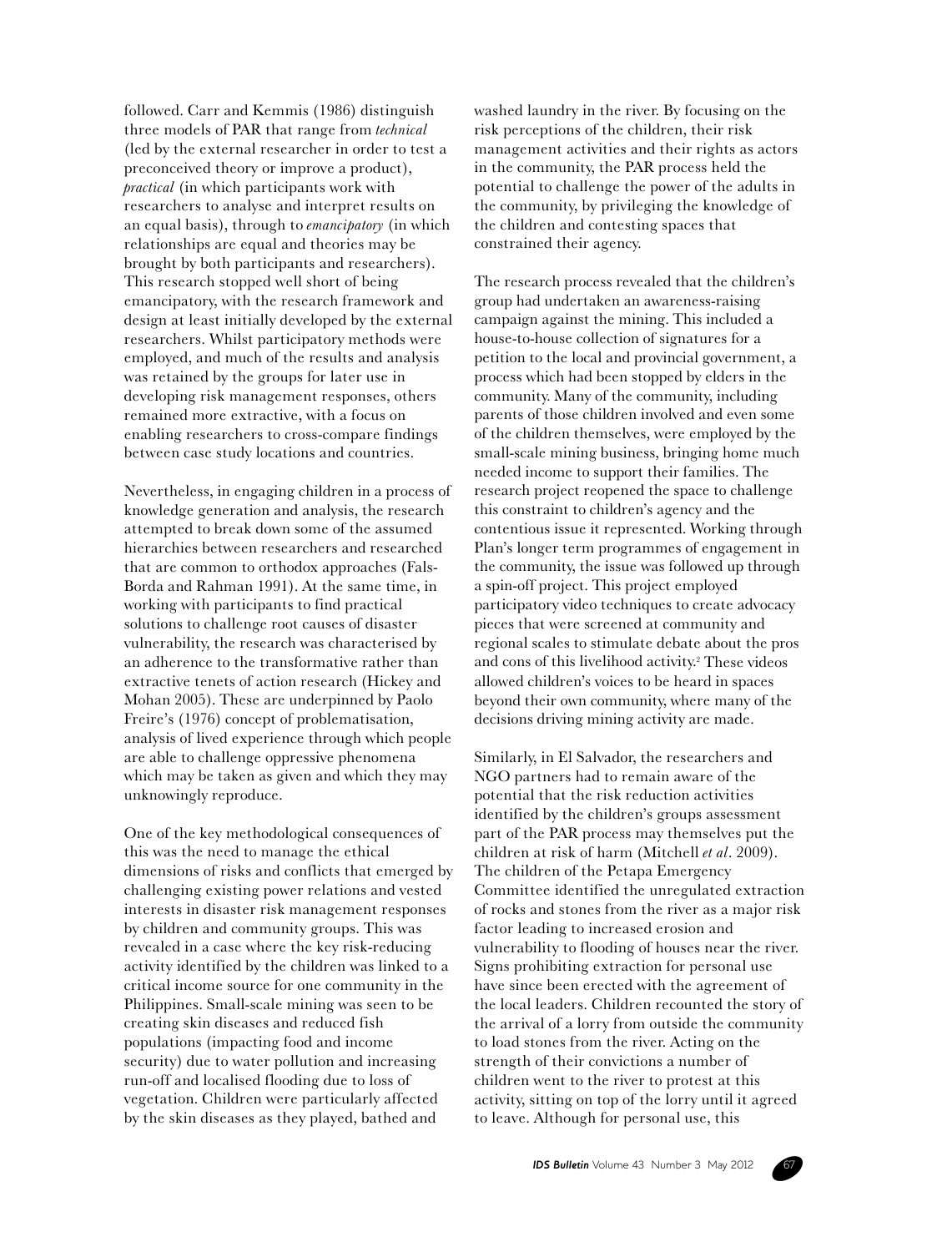collection had apparently been sanctioned by local authorities, revealing power relations central to the challenge of risk reduction.

Empowerment of children's agency through PAR may therefore lead to children's groups directly challenging vested interests and power relations that adversely affect vulnerability. These challenges, including direct action as seen in Petapa may inadvertently put children in positions of potential danger. Such possibilities need to be carefully monitored by facilitating agencies, which may be in a strong position to mediate in such situations and ensure that action does not put children at risk unacceptably. The research project was therefore reliant on the continuity of engagement provided by Plan Philippines in order to ensure that this debate challenged power relations without putting the children themselves at risk of harm.

Finally, the research also demonstrated the challenge of inclusive processes in PAR: Who participates and who doesn't, who speaks and whose voice is dominant in the process? In the case of this research the challenge of inclusion became clear after the first phase of field visits. Participatory activities and household interviews revealed that the interaction of children with others who engaged in community activities or public service, particularly parents and older relatives, was a strong influence on their participation in community programmes. Through partnering an active NGO, researchers were working exclusively with existing formalised groups, the issue of who did not participate became a clear challenge to the research.

Researchers and Plan staff in both countries reflected on the fact that children's groups did not include all children in the community, neither those attending school, or those where numbers of 'out of school youth' existed. In reality the children's groups often included college students who 'no longer went to school', whilst excluding those out of school for socioeconomic or cultural reasons. This frustrated the capturing of knowledge, communication methods and agency of locally excluded groups within the larger excluded category of 'children'. In the second phase of field visits, local leaders in select communities facilitated short sessions with those children who were not part of the Plan organised groups,

focusing on their own risk identification and specific responses to such risks.

# 5 A normative framework for PAR on children and disasters

By way of conclusion, we suggest that that a child-friendly cooperative enquiry model for research on climate change and disasters should be underpinned by the following principles.

**Relevance.** Group engagement must be facilitated in a manner that children can relate to and becomes meaningful for them. The outcomes of their participation in the research process and the ways in which this can support and enhance their existing practices must be clear to them and any of the supporting actors involved, allowing them the space in which to shape the process to further provide support where they feel it is most relevant. In doing so, methods should be informed by the cultural norms and the age range of participants.

**Creativity.** Research methods are focused on generating a lively and fun environment within which the research can be conducted. Creative methods keep children motivated, supporting them to communicate freely on issues that are important to them. A mix of oral, visual, and written activities help children to express their perceptions, experiences, and ideas concerning hazards, vulnerabilities, and capacities in whichever form they feel most comfortable with. In addition, regular ice-breakers help to break up sessions and burn off energy as well as building rapport with other participants and the researchers. These methods may simply be a functional way of engaging children rather than part of a transformative agenda that harnesses their particular ways of knowing.

**Participation.** To engender participation from a broad age range, age-appropriate activities should be carried out in small groups. In this way, individual children are encouraged to feel confident enough to participate and are not overwhelmed by demanding methods. It is important that methods are iterative, allowing children themselves to shape and change the research process in response to emerging insights. Feedback from children on both knowledge generated and the approaches used by researchers is important for enhancing both empowerment and ownership of the outputs.

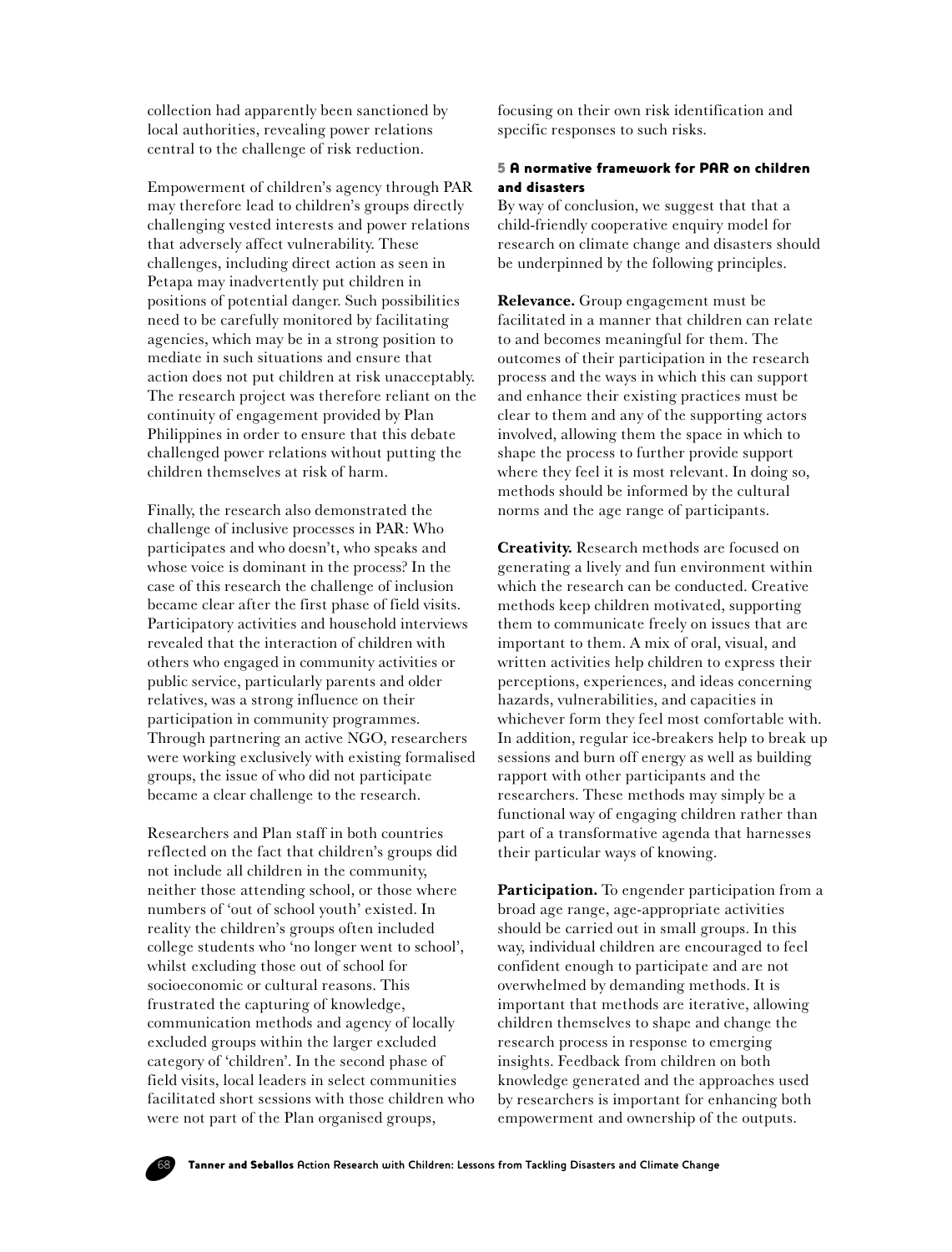**Flexibility.** It is important that the methods and processes are responsive to children's needs and interests. Researcher intervention should be limited, to the extent possible, to an explanation of the tool or method. They should then create the opportunity for children to engage with the processes in an open manner, taking methods forward in ways that support their own learning and reflection, as well as their cultural norms.

**Sustainability.** Immediate relevance to the participants should be a core concern and children should gain from the experience of

#### Notes

\* The research described in this article was carried out with financial support from the Economic and Social Research Council under the ESRC First Grants Programme (grant no. RES- 061-25-0148) and Plan UK. The authors are indebted to the support of Plan staff in the UK, El Salvador and the Philippines, particularly Kelly Hawrylyshyn, Nick Hall, Mercedes Garcia and Baltz Tribunalo, as well to research partners in both countries for

#### References

- Back, E.; Cameron, C. and Tanner, T.M. (2009) *Children and Disaster Risk Reduction: Taking Stock and Moving Forward*, Research Report, Children in a Changing Climate, Brighton: IDS
- Balaban, V. (2006) 'Psychological Assessment of Children in Disasters and Emergencies', *Disasters* 30: 178–98
- Bangay, C. and Blum, N. (2010) 'Education Responses to Climate Change and Quality: Two Parts of the Same Agenda?', *International Journal of Educational Development* 20: 359–68
- Bunyavanich, S.; Landrigan, C.P.; McMichael, A.J. and Epstein, P.R. (2003) 'The Impact of Climate Change on Child Health', *Ambulatory Pediatrics* 3: 44–52
- Carr, W. and Kemmis, S. (1986) *Becoming Critical: Education, Knowledge and Action Research*, London: Falmer Press
- Chambers, R. (2000) *Whose Reality Counts?*, Rugby: Intermediate Technology Development Group Publishing
- del Ninno, C. and Lindberg, M. (2005) 'Treading Water: The Long-term Impact of the 1998 Flood on Nutrition in Bangladesh', *Economics and Human Biology* 3: 67–96
- Fals-Borda, O. and Rahman, M.A. (eds) (1991) *Action and Knowledge: Breaking the Monopoly with*

participating in the research. However, it is essential that the empowerment and learning gathered through the participation can be put into action within a supportive structure. The process of co-production of knowledge that builds awareness and agency needs to be channelled into enabling environments that support the participants' ability to put new knowledge and improved strategies into action. Without followup and spaces within which to further develop learning and action, the broader outcomes of a process of co-production of knowledge and learning becomes redundant.

making this research possible. We extend a very large thank you to all the children and families who gave their time voluntarily to participate in the research process.

- 1 The activities increasing the hazard risks were identified by children as hazards in the ranking and grid exercises, as well as the specific hazards themselves.
- 2 Watch the video at: **http://tinyurl.com/miningpv**.

*Participatory Action-Research*, New York: Apex Press

- Freire, P. (1976) *Education, the Practice of Freedom*, London: Writers and Readers Publishing Cooperative
- Harcourt, D.; Perry, B. and Waller, T. (2011) *Researching Young Children's Perspectives*, Abingdon: Routledge
- Hickey, S. and Mohan, G. (2005) *Participation: From Tyranny to Transformation? Exploring New Approaches to Participation in Development*, London: Zed Books
- Ince, A. (2008) Book review: Kindon *et al.* (2007) *Participatory Action Research Approaches and Methods*, RGS-IBG Urban Geography Research Group Book Review Series, http://urbangeography.org.uk/book-reviews (accessed 9 January 2012)
- James, A.; Jenks, C. and Prout, A. (1998) *Theorizing Childhood*, Cambridge: Polity Press
- Kemmis, S. and McTaggart, R. (eds) (1988) The Action Research Planner, Victoria, Australia: Deakin University
- Kindon, S.; Pain, R. and Kesby, M. (2007) *Participatory Action Research Approaches and Methods: Connecting People, Participation and Place*, London and New York: Routledge